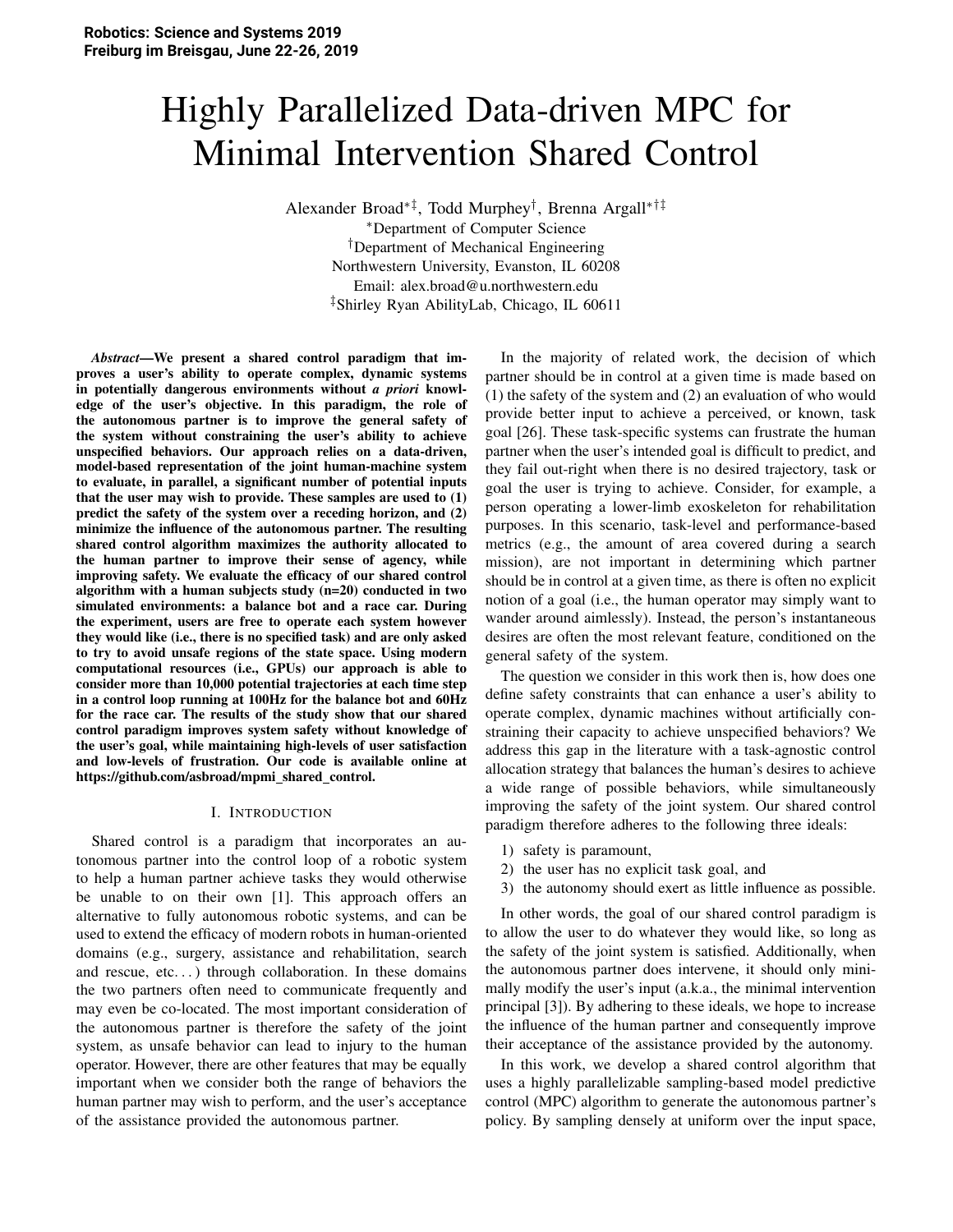we can evaluate a large set of potential actions that the user may wish to take, without a priori knowledge of a specific goal. We then use ideas from model-based reinforcement learning and model predictive control to generate predicted trajectories (or imagined rollouts) that represent the configuration (and safety) of the robot over a receding horizon. Conditioned on the predicted safety of the robotic system, we iteratively select the sampled action that most closely matches the human partner's input, allowing the user to more safely move around the environment without adhering to a single objective. Our approach relies on a representation of the human-machine system that is valid both with, and without, a known analytical model. We focus on the latter case and therefore learn a model of the joint system offline from data. We evaluate the efficacy of our approach with a human subjects study in two simulated environments. Additionally, we provide an open-source, scalable implementation of our algorithm in both environments that uses a GPU for real-time interaction.

The main contributions of this work are therefore:

- A highly parallelizable sampling-based model predictive control algorithm for autonomous policy generation.
- A predictive notion of safety that can evaluate the impact of a current action over a receding horizon.
- A human-motivated cost function that only considers the instantaneous desires of the human-in-the-loop and requires no knowledge of an explicit goal.
- Results of a human subjects study to evaluate the efficacy of, and user experience with, our shared control paradigm.
- A GPU-implementation for real-time control of two simulated systems.

In Section II we provide background information and related work. In Section III we detail the theoretically exact solution to our problem. In Section IV we describe our approximation, why it scales well to the majority of devices in our target domain (human-centered robotics), and provide analytical bounds on the sub-optimality of the applied control with respect to the human's desired motion. In Section V we describe the experiment we use to validate our shared control paradigm through a human subjects study consisting of 20 participants in two simulated environments. We also detail pertinent metrics to analyze the human partner's control skill and style, which are easily computable due to our samplingbased approach. In Section VI we present the study results which we discuss in Section VII. We conclude in Section VIII.

## **II. BACKGROUND AND RELATED WORK**

In this section we discuss background and related literature in both shared and fully autonomous control, with a particular focus on human-oriented domains.

## A. Shared Control

The majority of the shared control literature focuses on assisting a human operator when a desired task is known a *priori* [20, 11] or predicted based on a model of the operator's intent [13]. For this reason, task success is often the primary metric of concern in analyzing shared control systems, while the user's desires relating to *how* a motion is achieved are often disregarded. Related literature that addresses this same limitation in shared control includes techniques that rely on model-free control policies [27], POMDPs [18], and control barrier functions [8]. In some application domains there is a welcome trade-off between achieving the desired highlevel goal and intervention from the autonomous partner (e.g., with ground vehicles on a roadway where a large amount of structure is enforced on the motion of the dynamic system). In more human-centered domains, such as assistive and rehabilitation robotics, there is often significantly less structure imposed on the motion of the machine and there may be no explicit goal. For this reason, the same trade-off in task success and autonomous intervention is not consistently accepted by users [14]. In these domains, it is instead of utmost importance that the user retains a sense of personal agency and a feeling of control over the mechanical device.

Despite these differences, the most closely related work to our own (from a methodological standpoint) can be found in the semi-autonomous vehicle literature. The semi-autonomous vehicle paradigm is distinct from the concept of a fully autonomous self-driving cars as the autonomy's goal is not to take full control of the vehicle, but instead to act as a guardian or intelligent co-pilot [4], intervening on the person's control when deemed necessary to ensure safety. For this reason, there is a growing line of work that follows the minimum intervention principle in the semi-autonomous vehicle domain [25]. For example, Schwarting et al. [28, 29] describe a parallel autonomy framework that develops control trajectories for semi-autonomous vehicles that minimize deviation from userinput and achieve task-specific metrics like road following and contour tracking. Anderson et al. [3, 5] describe a geometric, homotopy-based algorithm for computing *free space* in the environment. The human operator is then allocated full control of the dynamic system so long as their input will not violate the constraints defined by the geometric constructs. In this work we provide an alternative method (prediction) of computing safe space in the environment that is simpler (e.g., there is no need to integrate constraints defined by potentially complex geometries into the optimization problem), and acts over the entire control space (i.e., instead of only the steering angle  $[3, 11, 15]$ ). Additionally, all prior work in this area assumes *a priori* knowledge of the system dynamics whereas our technique extends to models learned from data.

#### B. Sampling-based and Stochastic Optimal Control

From a control-theoretic standpoint, related work includes shared control algorithms that build on ideas from samplingbased optimal control. For example, Carlson et al. have explored the idea of controlling a wheelchair using safe minitrajectories  $[11, 10]$ , however, this work again relies on  $a$ *priori* knowledge of the human operator's goal (or predicted goals based on sensor information). Relatedly, Shia et al. [30] use a probabilistic model of the user's potential future inputs to achieve a pre-specified task, instead of allowing the operator the freedom to move however they would like at each instant.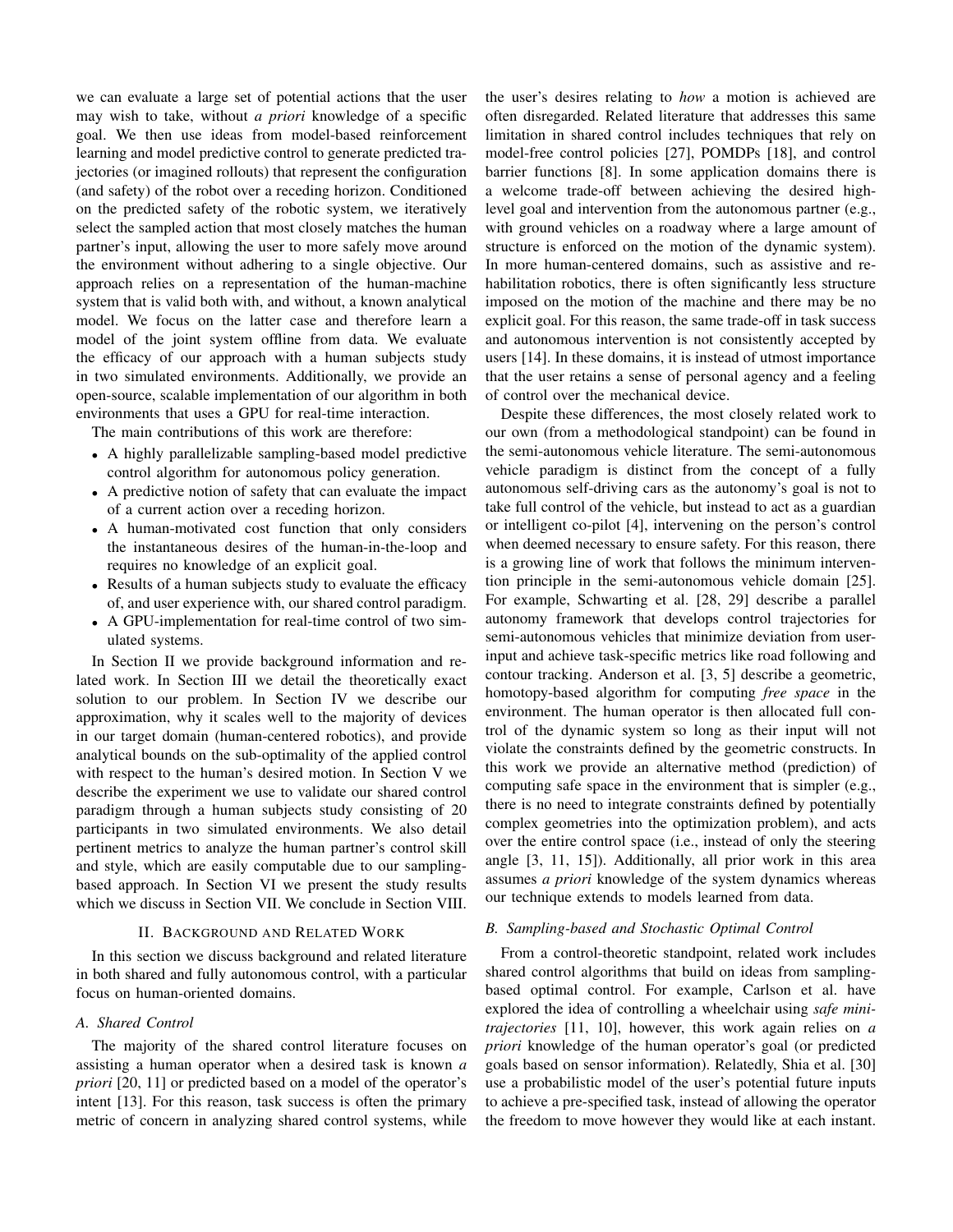Our approach is also related to fully autonomous control solutions that rely on sampling-based and stochastic optimal control methods. For example, Lavalle et al. propose Rapidlyexpanding Random Trees (RRTs) [24], which develop random trajectories through the state space that are achievable as they are constrained by the system dynamics. More recently, Kousik et al. extend this idea through a model predictive control algorithm that is based on the notion of a forward reachability set [22, 23] to ensure safety. Finally, Williams et al. have proposed Model Predictive Path Integral (MPPI) [32, 36] control as a method of solving the optimization problem through path integrals. These ideas build on similar theory to our own (approximating an optimal solution from a nominally infinite set of trajectories), however, they are again all standardly defined in relation to a specified start and goal configuration. We instead consider an approximation to the infinite set of trajectories that stem from a single point and extend in all directions for a given time-horizon.

## III. SAFE MINIMAL INTERVENTION SHARED CONTROL

In this section, we describe a theoretically correct (though computationally infeasible) solution to the problem of safe minimal intervention shared control. We begin by defining the shared control problem mathematically. This problem can be posed in standard optimal control terms with an additional constraint to incorporate information from both partners. That is, our goal is to find an optimal action sequence  $\bar{u}$ , and corresponding state sequence  $\bar{x}$ , that minimizes the cost

$$
\begin{aligned}\n\text{minimize} \quad & J(x(t), u(t)) = \int_{t=0}^{T} l(x(t), u(t)) + l_T(x(t)) \\
\text{subject to} \quad & \dot{x}(t) = f(x(t), u(t)), \\
& u(t) = q(u_h(t), u_a(t))\n\end{aligned} \tag{1}
$$

where  $x(t)$  and  $u(t)$  are the state and control trajectories, and l and  $l_T$  are the running and terminal costs. The optimization is subject to constraints  $f$  representing the nonlinear system dynamics, and  $q$  representing the control allocation between the human  $(u_h)$  and autonomous partners  $(u_a)$ .

#### A. Safe Control and Inevitable Collision States

The primary constraint in  $q$  relates to the safety of the human-machine system. That is, the autonomous partner should only produce trajectories that remain safe over a receding horizon. This requires ensuring that the system does not enter an Inevitable Collision State (ICS) [6, 17]. ICSs refer to configurations from which it is impossible to safely recover, regardless of the control trajectory taken. So long as the system does not enter an ICS, it is possible to develop a control strategy that results in continued safe interaction.

## B. Minimum Intervention Principle

The second feature we embed in  $g$  is known as the minimal intervention principle (MIP) which states that "an autonomous partner should only augment the human partner's control by the minimum amount necessary to achieve the desired

## **Algorithm 1 Safe Minimal Intervention Shared Control**

1: procedure SMI-SC $(x_t, u_h)$  $\Gamma \leftarrow$  all possible trajectories  $(\gamma)$  from  $x(t)$  $2:$  $\Gamma_{safe} \leftarrow \gamma \in \Gamma$  where  $\gamma \notin ICS$  $3:$  $4:$  $u_r \leftarrow \text{argmin}(u_h, cost(\Gamma_{safe}))$  $\overline{\mathbf{5}}$ return  $u_r$ 6: end procedure

result" [3, 25, 28]. By developing a shared control algorithm that adheres to the MIP we maximize the influence of the human partner's control at each given moment.

## C. Minimal Intervention Shared Control

The described solution to minimal intervention shared control is outlined in Algorithm 1. Here  $\Gamma$  is the set of all possible trajectories  $\gamma$  that stem from the current state  $x(t)$ , and  $\Gamma_{safe}$ is the subset of safe trajectories. The inputs  $u_r$  and  $u_h$  are the signal sent to the robot, and the signal provide by the human partner, respectively. The *cost* function describes how desirable a trajectory is based on it's distance from the human operator's input. If the human's command does not lead to an ICS, their exact input will be passed to the system; otherwise, a perturbation (computed as the minimum deviation required to ensure safety) will be applied to the control signal.

This exact (full information) algorithm is computationally infeasible to compute online for any reasonably complex human-in-the-loop system. In particular, the solution requires exploring an infinite set of potential actions over a receding horizon to (1) ensure collision-free trajectories [34], and (2) select the input that most closely matches the human's desired action. In this work, we instead propose an approximation to this solution that can be computed in real-time.

# IV. MODEL PREDICTIVE MINIMAL INTERVENTION **SHARED CONTROL**

To compute an approximation to the optimal solution described in the prior section, we make a few key methodological choices. First, instead of considering all possible trajectories from the current sate, we only consider a representative set that we generate by sampling densely (from a uniform prior) over the input space and only at the present time. We then predict the motion of the system over a receding horizon and reject any inputs that generate a trajectory that violate the defined safety constraints. From the subset of inputs that do not produce unsafe trajectories, we select the control signal that is closest to the human partner's input. Notably, this approach does not require a model of the user's actions, or knowledge of a desired goal, as the user is free to dynamically adjust their objective at each timestep. We describe each step of this algorithm in detail in the following subsections.

## A. Model Representation and Data-driven Approximations

The majority of related work requires hand-written (and potentially complex) models of the system and control dynamics [3, 25, 28]. In this work, we instead use a representation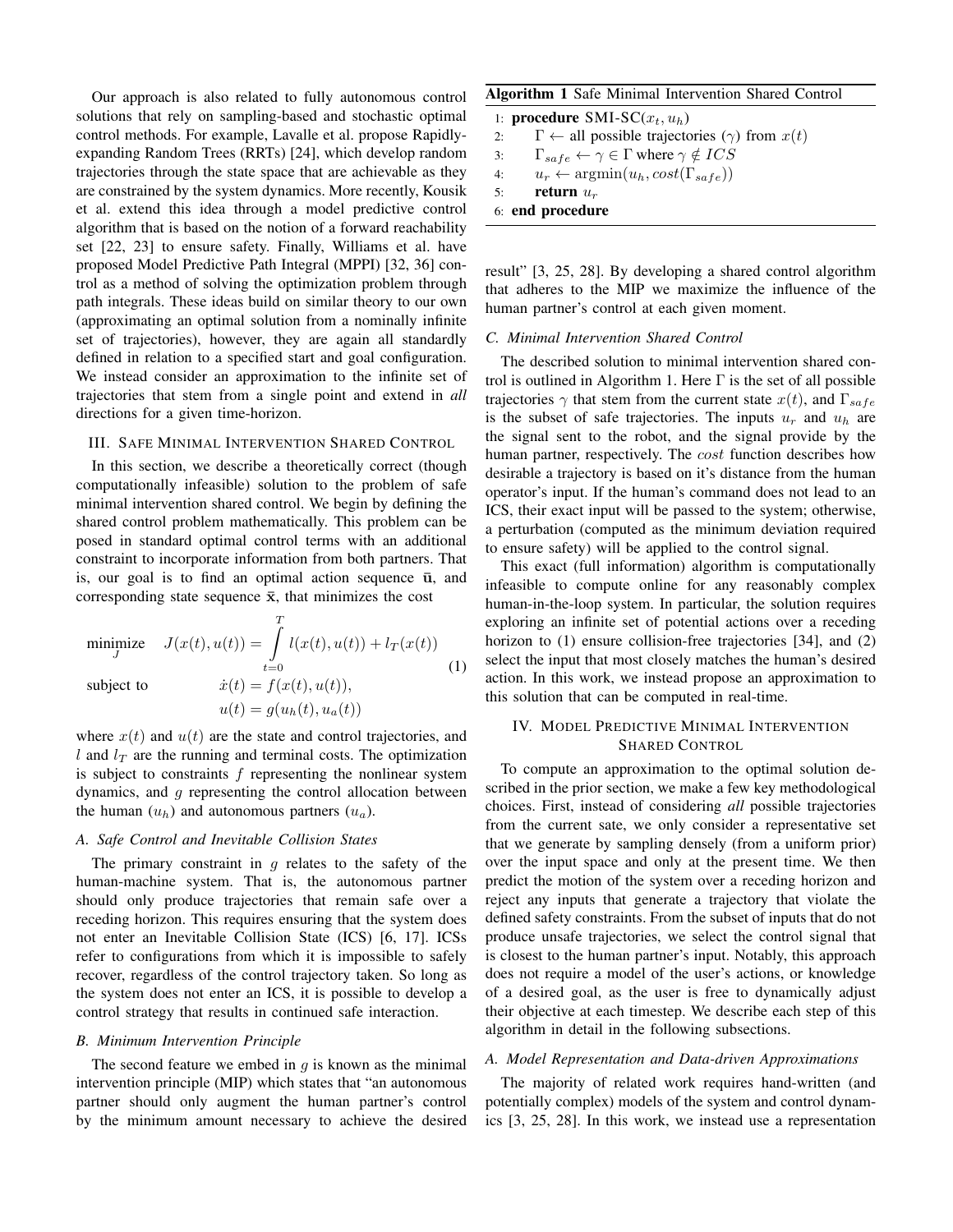

Fig. 1: Pictorial representation of our model predictive minimal intervention shared control (MPMI-SC) paradigm. The autonomous partner samples densely from the input space and generates a cloud of potential trajectories using a massively parallel processor. The human partner provides their desired input. The optimal control solution is then computed according to the Minimal Intervention Principle (MIP) and constrained based on the safety of the system over a receding horizon.

that is simple (i.e., linear) regardless of the underlying dynamics and can be learned from data when the model is not known *a priori*. This representation is known as the Koopman operator [21] and it can be used to model nonlinear dynamical systems as a linear operator because it maps functions of state to functions of state instead operating in the original state space. This representation is valid both when we know an analytical model of the system in the standard state space [21], and when we must learn the model from data [37].

In this work, we opt to learn the system model from data to demonstrate the efficacy of our approach when we have no prior knowledge of the robotic system. In particular, we use sparsity-promoting Dynamic Mode Decomposition [19] to select an appropriate basis and approximate the Koopman operator [21]. Data-driven Koopman operators have recently been explored as a method of generating model-based control in robotics [2] and in shared control [7, 8]. Unlike in prior work, however, the choice of the Koopman operator representation is explicitly motivated by our sampling-based policy generation method (see Section IV-B) and modern computational resources (e.g., multi-core CPUs and GPUs). That is, the Koopman operator representation is particularly well suited for sampling-based control as forward predicting the state of the system requires only a single matrix-vector multiplication, and generating a large set of potential trajectories requires only a single matrix-matrix multiplication. Both of these operations can be easily parallelized on a GPU [33]. Related work in model-based control for dynamic systems has utilized linear representations (e.g., Bayesian linear regression [35]), however, to the best of our knowledge, ours is the first work to develop a model-based controller the integrates a Koopman operator representation with sampling-based optimal control.

## B. Sampling-based Optimal Control and Predictive Safety

To generate a set of *unconstrained* potential trajectories the user may wish to execute, we sample  $N$  inputs from an equally-spaced discretization of the control space. By relying on a uniform prior, we make no assumptions about the user's desired action at the next step (i.e., there is no model of the user). These samples can also be generated stochastically. However, stochasticity has known downsides in human-in-the-loop systems. For example, inputs that generate motion directly along a single dimension—a common desire of human operators—are unlikely to be sampled as they exist in segments of the input space that have near zero probability mass when sampling from a continuous distribution.

To ensure that our shared control algorithm only considers trajectories that satisfy the safety constraint described in Section III, we evaluate the configuration of the system at each time step over the receding horizon in each predicted trajectory. If the system violates geometric safety checks that are defined with respect to the environment, we reject the input that generated that trajectory. If, however, the system is safe over the entire course of the predicted trajectory, we consider that input as a viable solution. This can be seen as a *predictive* notion of safety as we evaluate the likelihood of a particular signal leading to a catastrophic failure by observing how we expect the controlled device to evolve over time.

## C. Model Predictive Minimal Intervention Shared Control

The full Model Predictive Minimal Intervention Shared Control (MPMI-SC) approach can be seen in Fig. 1 and is outlined in Algorithm 2. The inputs are the current time  $t$ , the current state  $x_t$  and the human partner's input  $u_h$ .  $\xi$ is the sampled control,  $U$  is the distribution the control is sampled from,  $M$  is the dimensionality of the input space,  $N$ is the number of samples, and  $T$  is the prediction horizon. During forward prediction (Line 6),  $z_i$  is sampled i.i.d. from a white noise Gaussian process to account for inaccuracies in the dynamics model. Notably, this computation is done in parallel on a GPU. The learned Koopman operator system model  $f(x, u)$  predicts the state  $x_p$  at the next timestep  $t_p$ ,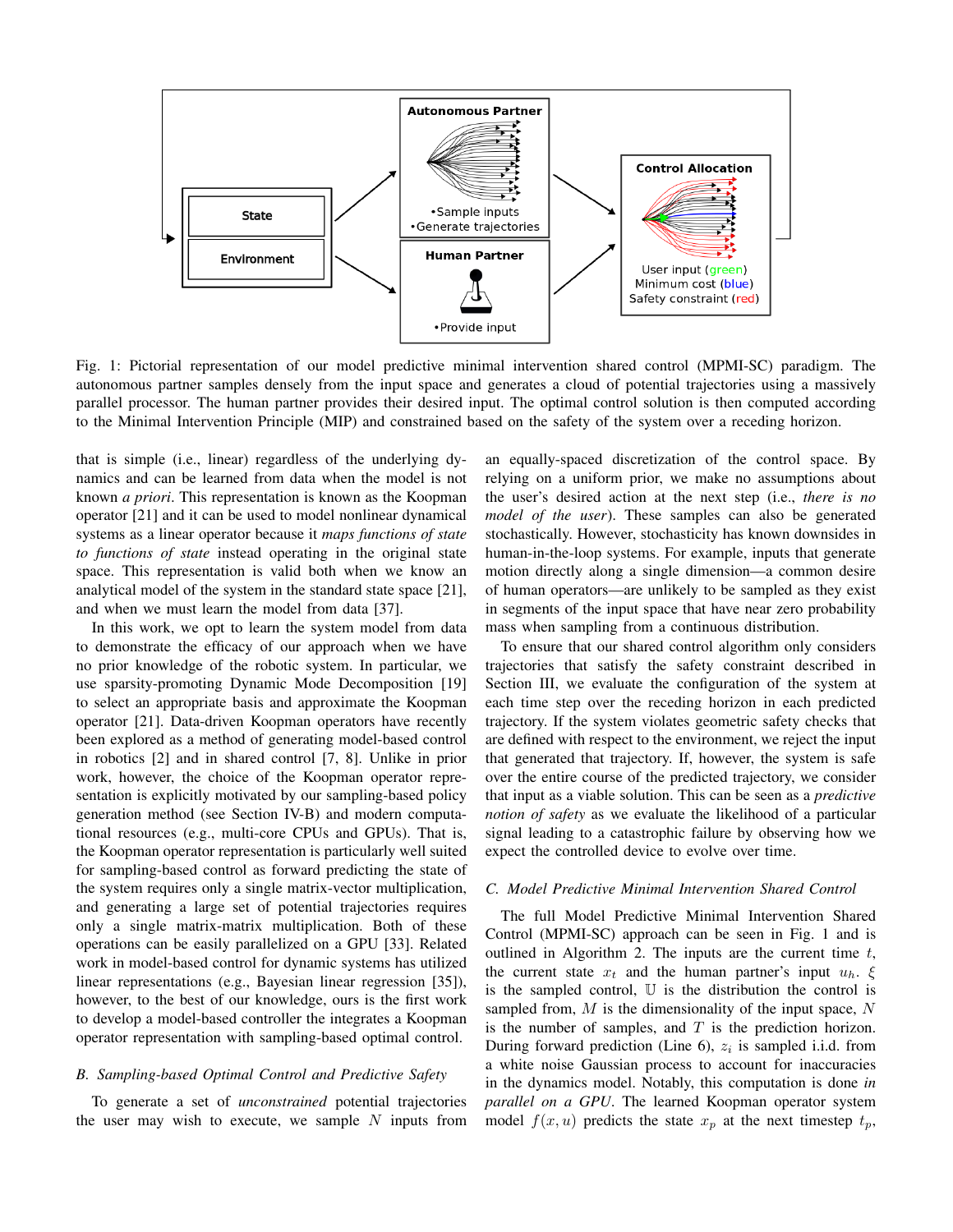# Algorithm 2 MPMI-SC

#### V. EXPERIMENTAL EVALUATION

|     | 1: <b>procedure</b> MPMI-SC $(t, x_t, u_h)$                                                   |  |  |  |  |  |
|-----|-----------------------------------------------------------------------------------------------|--|--|--|--|--|
| 2:  | $\xi \sim \mathbb{U}^{MxN}$<br>$\triangleright$ unbiased control samples                      |  |  |  |  |  |
| 3:  | for i in N in parallel do $\triangleright$ forward predict system                             |  |  |  |  |  |
| 4:  | $t_p, x_p, safe \leftarrow t, x_t$ , True                                                     |  |  |  |  |  |
| 5:  | <b>while</b> $t_p < t + T$ and safe <b>do</b> $\triangleright$ prediction                     |  |  |  |  |  |
| 6:  | $x_p \leftarrow f(x_p, \xi(i)) + z_i \geq z_i$ is Gaussian noise                              |  |  |  |  |  |
| 7:  | $safe = isSafe(x_p)$ $\triangleright$ system safe at $x_p$                                    |  |  |  |  |  |
| 8:  | $\triangleright \Delta t$ is the timestep<br>$t_p = t_p + \Delta t$                           |  |  |  |  |  |
| 9:  | end while                                                                                     |  |  |  |  |  |
| 10: | if $safe = True$ then<br>$\triangleright$ safe over full trajectory                           |  |  |  |  |  |
| 11: | store $\leftarrow \xi(i)$                                                                     |  |  |  |  |  |
| 12: | end if                                                                                        |  |  |  |  |  |
| 13: | end for                                                                                       |  |  |  |  |  |
| 14: | $u_r \leftarrow \operatorname{argmin}(cost(\xi(i), u_h)) \ \forall \ \xi(i) \in \text{store}$ |  |  |  |  |  |
| 15: | $\triangleright$ signal is safe and adheres to MIP<br>return $u_r$                            |  |  |  |  |  |
|     | 16: end procedure                                                                             |  |  |  |  |  |

which is evaluated for safety. The cost function minimizes the influence of the autonomous partner, and  $u_r$  is the control signal sent to the robot.

## D. Minimal Intervention Principle and Expected Deviation

An additional benefit of our sampling-based approach is that we can provide an explicit bound on the sub-optimality of the applied control with respect to the user's instantaneous desires. In particular, the deviation between the user's input and the applied control signal (when the user input is safe) is upper bounded by half the distance between the sampled inputs. This can be computed based on the number of samples generated at each timestep and the Lebesgue measure [31] of the control space. This relationship is described in Equation (2).

$$
\mathbb{E}[\|u_h, u_r\|] = \frac{\lambda^*(U)}{2N} \tag{2}
$$

where  $u_h$  is the human partners input,  $u_r$  is the signal sent to the robot, and  $\|u, v\|$  is the Euclidean distance.  $\lambda^*(U)$  is the ndimensional volume (i.e., Lebesgue measure) of the bounded input space and  $N$  is the number of samples. As the number of samples grows  $(N \to \infty)$ , the maximum deviation between the user's input and the applied signal shrinks to 0. However, we also note that while the number of samples (denominator) grows linearly, the Lebesgue measure (numerator) grows exponentially with each additional control dimension (i.e., the measure is defined as the Cartesian product of the intervals of each dimension). This describes a potential issue in the scalability of our sampling based solution; however, this issue is mitigated in the majority (if not all) of our application domains as the dimensionality of the input generally remains low as the human operator must capable of providing input to the system (e.g., using a joystick). The interval of each control dimension also generally remains small (e.g., [-1, 1] or  $[0, 1]$  so that it is understandable by the human partner. A more in-depth discussion of the scalability of our algorithm is presented in the supplementary material.

We validate MPMI-SC with a human subjects study in two simulated environments which we describe below.

#### A. Simulated Environments

(a) Simulated balance bot.



(b) Simulated race car.

Fig. 2: Pictorial representation of simulated environments.

The first dynamic system that users operate is a simulated balance bot (Fig. 2a). When controlling this system, users are told (1) that they are free to move around the environment however they would like, and (2) that they should try to make sure that body of the robot does not collide with the ground (i.e., the safety constraint). This can be challenging for a novice operator due to the stabilization requirements. The system is based on an open-source package [12] developed using the PyBullet physics engine. The observation space is a three-dimensional continuous vector that includes the angular position and velocity of the robot's body, and the linear velocity of the system. The input is a one dimensional continuous signal that sets a target velocity for both wheels.

The second dynamic system that users operate is a simulated race car (Fig. 2b). When controlling this system, users are told (1) that they are free to move around the environment however they would like, and (2) that they should take caution not to drive off of the road (i.e the safety constraint). This can be challenging for a novice operator due to the narrowness of the road and the fact that the car can go unstable (e.g., skid out) if the force applied to the system exceeds the friction limit of the ground surface. This system is based on an open-source package released by OpenAI [9] and developed using the Box2D physics engine. The observation space is a six dimensional continuous vector that includes the  $(x, y, \theta)$ position of the car and the associated velocities  $(\dot{x}, \dot{y}, \theta)$ . The input to the system is a three dimensional continuous vector that defines the desired heading for the robot, the positive acceleration (gas) and negative acceleration (break).

The complexity of these two systems makes them useful as testbeds to validate the impact of our shared control algorithm. In particular, stabilization and environmental constraints are important challenges for robotic systems in human-centered domains where the human partner is often co-located with the mechanical system.

## **B.** Experimental Design

To evaluate the impact of our shared control algorithm we ran a human-subjects study  $(n=20)$  in which participants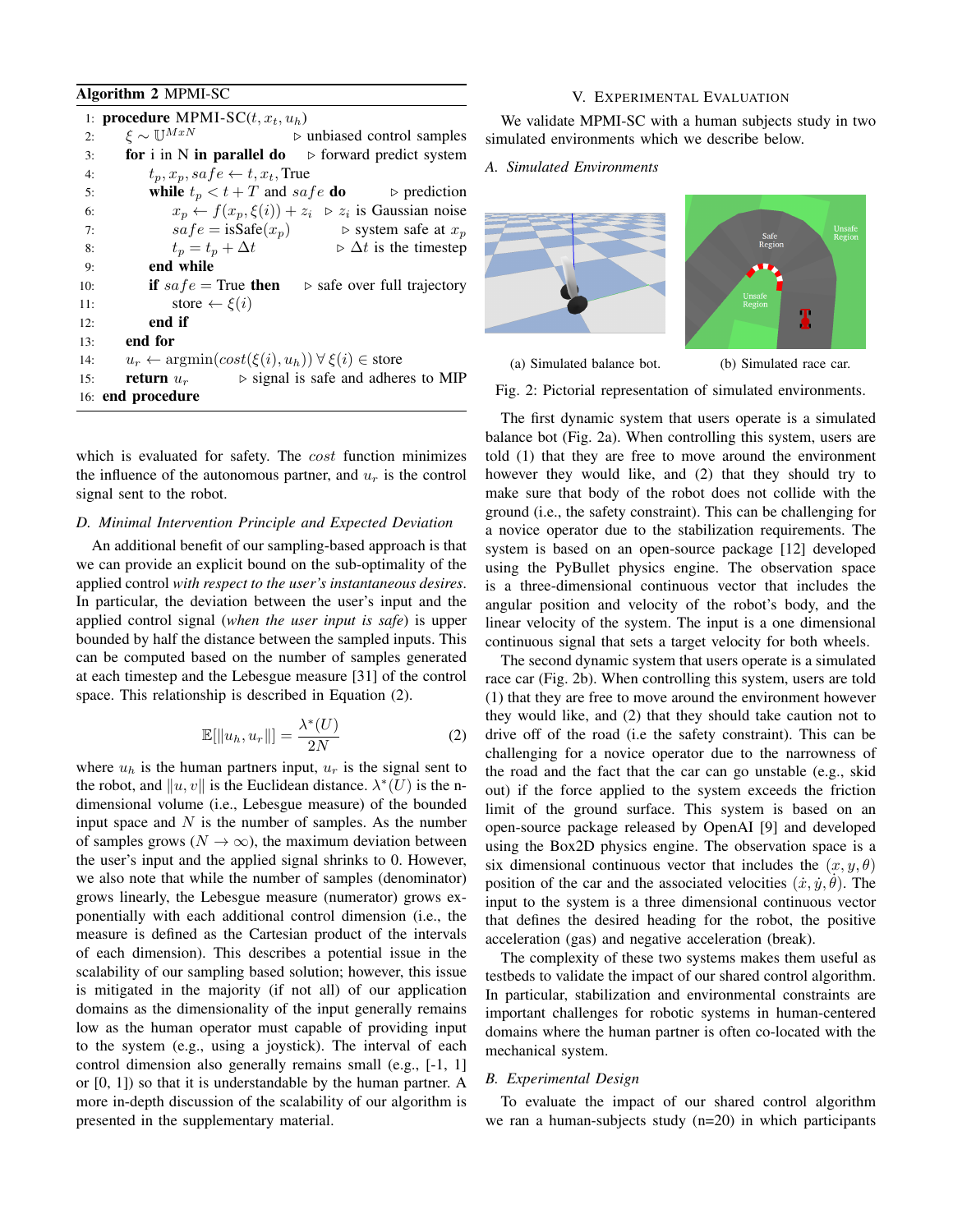operated the system under two distinct interaction paradigms:

- User-only control (No assistance)
- Model Predictive Minimal Intervention Shared Control

The order in which the participants saw the two paradigms was randomized and counter-balanced to account for ordering effects. In each trial, participants were told to perform whatever action they would like so long as the system remained safe. They were also told that in some conditions an autonomous partner would help maintain safety, but they were not told how it would help. A trial would end when the system violated one of the defined safety constraints or after a maximum alloted time (balance bot: 20 seconds, race car: 30 seconds). Each participant interacted with the system 10 times in each environment under each control condition. In the race car environment, the morphology of the road was generated randomly at the start of each trial, however, the same random seeds were maintained across participants to ensure that each subject saw the same road configurations.

## C. Implementation Details

1) Safety Computation: In both experimental environments, the system is considered unsafe when it violates physical barriers. For the balance bot this is defined as the robot body colliding with the ground. For the race car this is defined as driving off the track. To compute the safety of a predicted trajectory we evaluate the configuration of the system at each discrete timestep. Theoretically, these geometric checks provide strong safety guarantees as we always pick the applied control signal from the subset of sampled inputs that do not violate the defined bounds. In practice, the accuracy of this method relies both on precise system models and our ability to account for noise in the dynamics and/or sensors. In this work, we account for these errors by adding an inflated barrier beyond the natural collision points to reduce the impact of inaccurate predictions. Importantly, even with errors in the dynamics model, and noise in the sensor measurements, one can define an inflation radius that provides strong guarantees on the safety of the system [22, 23]. However, in this initial work, we simply rely on a hand-tuned inflation radius.

2) Algorithm Parameters: The implementation of our algorithm requires defining a small set of parameters, the two most important of which are the number of control samples  $N$ , and the length of the receding horizon  $T$ . As these parameters increase the approximation to the true solution improves, however, this comes at a cost of increased computational complexity. To address this issue, we provide a highly parallelized implementation of our algorithm that evaluates each trajectory independently on an NVIDIA GeForce 860M GPU (details in supplementary material). To provide a good user experience and demonstrate the scalability of our algorithm, we select a large N: 10,000 for the balance bot and  $10,120<sup>1</sup>$  for the race car. The receding horizon  $T(T = 30)$  for the balance bot,  $T = 25$  for the race car) was chosen based on observations of each system under MPMI-SC with random inputs.

3) Basis Selection: Koopman operator system identification requires defining a basis to approximate the nominally infinite dimensional Hilbert space that the Koopman operator acts on. We select this basis through data-driven methods (as described in Section IV-A). In particular, we generate a set of 50 and 150 random basis functions for the balance bot and race car environments, respectively. The chosen learning algorithm [19] selects the most relevant basis functions for modeling each system, resulting in 6 and 26 basis functions for the balance bot and race car environments, respectively. All parameter choices are well documented in the open-source code.

## VI. RESULTS

We first explore the impact of our algorithm on the safety of the human-machine system, and the users' response to the intervention of the autonomy. We then detail the computational performance of our system using the defined parameter settings. Finally, we provide a secondary analysis of metrics that relate to the human operator's control skill and style.

#### A. Impact of Shared Control on Safety

To evaluate the impact of MPMI-SC on the safety of the joint system we compare (1) the average fraction of safe interactions to unsafe interactions and (2) the average time it took for the system to enter an unsafe state under each control paradigm (Fig. 3). To compare these values, we use a nonparametric Wilcoxon signed-rank test. In both experimental environments we find that MPMI-SC significantly improves the rate at which users are able to safely control the system when compared to a user-only control paradigm ( $p < 0.005$ ). Similarly, we find that users are able to safely control the system for a significantly longer amount of time under shared control then when under user-only control ( $p < 0.005$ ).

## B. User Acceptance of Shared Control Paradigm

We next evaluate the users' acceptance of the assistance provided by the autonomous system. As mentioned in Section II, the majority of shared control systems assist a user in



Fig. 3: Average success rate (left) and average time to failure (right), broken down by environment and control paradigm. The maximum interaction time was 20s in the balance bot and 30s in the race car. Both metrics improve significantly  $(** * : p < 0.005)$  under shared control.

<sup>&</sup>lt;sup>1</sup>Chosen to produce equally spaced samples in all 3 input dimensions.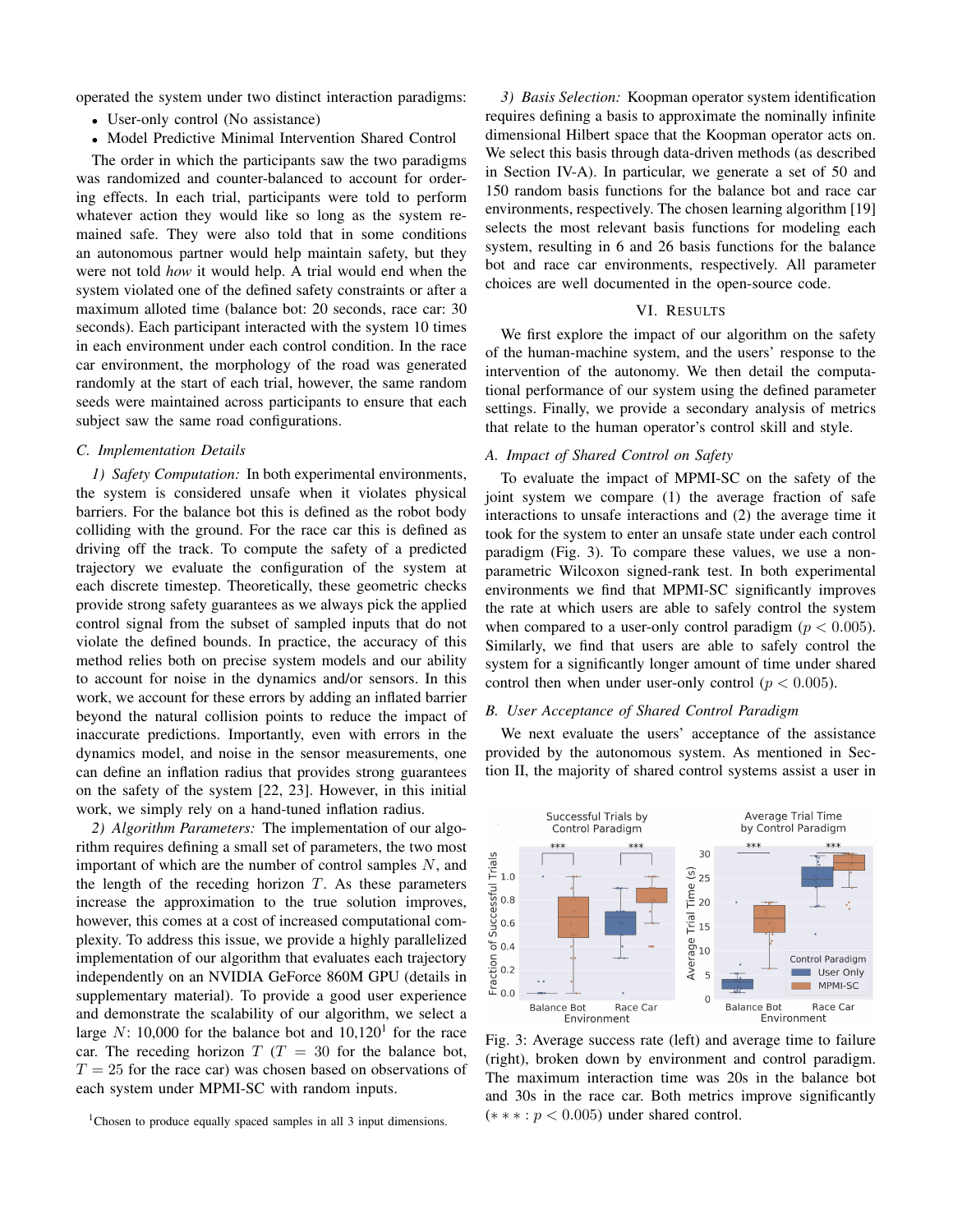

Fig. 4: Average user response (agreement) to post-experiment questionnaire. Black bars are standard deviations.

achieving a specific task. The assistance can therefore come at the expense of user satisfaction as the human partner often feels that they are fighting the autonomy [14]. In contrast, we develop a task-agnostic shared control paradigm that adheres to the human partner's desires at each instant.

To evaluate the user experience under MPMI-SC we asked participants to fill out a post-experiment questionnaire (Fig. 4). Statements were rated on a 5-point Likert-type scale where 1 represents strong disagreement and 5 represents strong agreement. Overall, user's felt the assistance provided by MPMI-SC helped them keep the robot safe and execute their indented commands. Perhaps most telling is that the participants strongly preferred operating the system with assistance from the computer, and did not feel frustrated by the assistance.

## C. System Performance

We now describe the computational efficiency of MPMI-SC using the parameters defined in Section V-C2. Our algorithm is capable of generating trajectories at  $\sim$ 7000 Hz and  $\sim$ 3500 Hz in the balance bot and race car environments. Incorporating the safety checks, the system runs at  $\sim$ 100 Hz and  $\sim$ 60 Hz, respectively (i.e., between 600,000 and 1,000,000 trajectories every second). MPMI-SC is faster in the balance bot as it relies on a smaller basis and more efficient safety checks. A detailed description of our GPU implementation and the scalability of MPMI-SC is provided in the supplementary material.

We also compute the maximum possible deviation between a user's input and the closest safe signal at each timestep. This value is determined by evaluating Equation (2) with a known n-dimensional input volume  $(\lambda*)$  and number of samples  $(N)$ . If the user's input is considered safe over the receding horizon (i.e., through our prediction method described in Section IV-B), this value represents the maximum influence of the autonomous partner on the applied signal. If the user's input is not safe over the predicted trajectory, this bound represents the maximum possible difference between the true closest safe signal and the applied signal. For the balance bot, the maximum deviation is  $\mathbb{E} = 0.0001$  because  $\lambda^*(U) = 2$  (i.e., 1D input that spans  $[-1, 1]$  and  $N = 10,000$ . For the race car, the maximum deviation is  $\mathbb{E} = 0.0002$  because  $\lambda^*(U) = 4$ 

(i.e., 3D input where the heading spans  $[-1, 1]$ , the gas spans [0, 1], and the break spans  $[-1, 0]$  and  $N = 10, 120$ .

How large an impact an intervention of the described magnitudes has on the dynamics of a dynamic system is dependent on each particular machine. However, we note that both values described in this work are *very* small. We therefore hypothesize that there is likely no discernible difference between the effect of the intended signal and the applied signal when the user's input is considered safe. If there were a large impact on the system dynamics due to an intervention of this magnitude, the system may be chaotic and therefore challenging to operate no matter what controller was used [16].

#### D. User Control Skill and Style

Finally, we provide a secondary analysis of the data collected during our experiment to evaluate the users' control skill and style. The proposed metrics are easy to compute based on the users' input and the trajectories generated at each timestep.

1) Operator Control Skill: We first calculate the average observed deviation between the user input and the *closest* safe signal as a proxy for the users' understanding of the system dynamics and their control skill. To illustrate this relationship consider a car making a tight turn. If the human partner understands that they need to change their heading and speed to stay on the road during the turn, this metric will remain low (Sec. IV-D). If, however, the human partner does not understand this relationship and relies on the autonomous partner to maintain the safety of the system during the turn, this metric will increase. The average value of this metric will be within the described bound  $(E, above)$  if, and only if, all of the user's controls are considered safe during the course of their interaction. Otherwise this value will increase according to the minimal amount required to maintain safety.

2) Operator Control Style: We then calculate the average percentage of sampled rollouts that are safe at each timestep as a proxy for the user's control style. A lower percentage of safe trajectories suggests that the user is operating the system in a more *dangerous* manner (i.e., the system may be closer to entering an ICS). However, we note that this metric alone does not directly relate to the user's control skill as there are many cases in which one may trade off notions of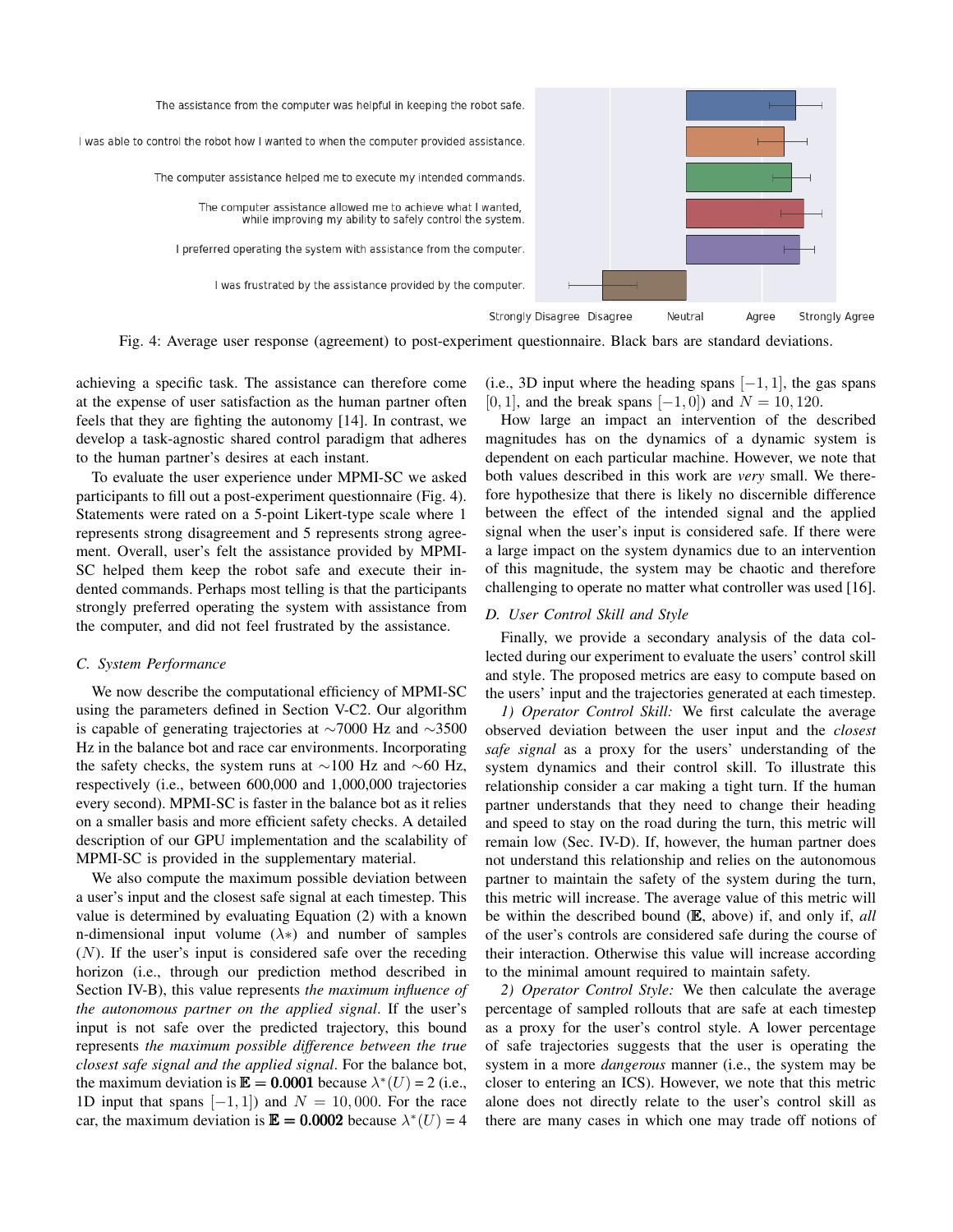| Metric               | Control   | <b>Balance Bot</b> | Race Car        |
|----------------------|-----------|--------------------|-----------------|
| Avg. Deviation       | User-only | $0.46 \pm 0.37$    | $0.05 \pm 0.03$ |
|                      | MPMI-SC   | $0.21 + 0.21$      | $0.07 + 0.06$   |
| Avg. % Safe Rollouts | User-only | $0.28 + 0.15$      | $0.38 \pm 0.09$ |
|                      | MPMI-SC   | $0.50 + 0.10$      | $0.35 \pm 0.08$ |

TABLE I: Average deviation and average percentage safe rollouts, broken down by environment and by control condition.

safety for performance. To illustrate this relationship consider, again, a person in a car taking a tight turn to decrease the time of their drive. If this value correlates positively with safe control of the system, we can say that the operator likely has a high degree of skill and is explicitly trading off conventional notions of safety (e.g., distance from an obstacle) for improved performance. However, if this metric correlates positively with unsafe behavior, it is likely that the operator is unskilled and making poor control decisions.

3) Analysis: In the balance bot environment, we find that the user's input more closely aligns with the closest safe signal under MPMI-SC (Table I). We also observe that the system remains in a state where more potential actions remain safe over the horizon. We interpret these results as evidence that the users provided more competent control with assistance than without. In the race car environment, we find that, in both control conditions, the user's input is nearly equally aligned with the closest safe signal, and that there are similar percentages of potentially safe actions. We interpret these results as evidence that MPMI-SC had less impact in this environment then in the balance bot. Evidence of this interpretation can also be seen in Figure 3 where we find larger raw differences between the safety metrics in the balance bot environment than in the race car environment. However, the differences between each of these primary safety metrics are statistically significant suggesting that, even when MPMI-SC is less impactful, it still meaningfully improves the safety of the joint system. Both proposed metrics are indirect measures of the user's control skill and style, but the preliminary results (Table I) suggest they warrant further investigation. In future work we plan to evaluate how they evolve over time for an individual operator.

## VII. DISCUSSION

#### A. Study Observations

One piece of information that is not reflected in our analysis is how people alter their *control strategy* when they are under different paradigms. For example, participants were observed testing the limits of the assistance. That is, users would intentionally operate the system at the boundary of safety, and even act in an adversarial manner to test the reliability of MPMI-SC. In contrast, under user-only control, participants were much more cautious. This is potentially a consequence of not explaining how the autonomous partner would provide assistance; however, we also believe this behavior aligns with human nature as people often *explore* while they learn.

Another observation relates to why MPPI-SC had a larger impact on the balance bot than on the race car. In particular, participants were more likely to have prior experience operating car-like systems then unstable machines like the balance bot, which could mean they were better able to provide safe control based solely on experience and intuition.

## B. Limitation in Prediction of Safety

As described in Section IV, the control signal sent to the robot is selected based on the user's desires at each instant and therefore does not require a model of the user. However, to compute the safety of a given control action, we implicitly embed a naïve model of the user that assumes the human partner will continue to apply nearly the same input over the time-horizon. The negative implication of this assumption is that we will occasionally reject user inputs that seem dangerous, but are not in reality if the user quickly adjusts their strategy. Therefore, there will be trajectories that the person would like to execute and are safe (by recovering at a later timestep) that MPMI-SC incorrectly rejects. Despite this limitation, it is possible that our iterative, receding horizon approach alleviates the impact on the user's acceptance by recomputing the set of dangerous actions at each timestep. We leave a deeper evaluation of this idea to future work.

#### VIII. CONCLUSION

In conclusion, we described a shared control paradigm that enhances a human partner's ability to operate complex, dynamic machines by incorporating safety constraints without explicit knowledge of the user's long-term objective. Our approach relies on a simple representation of the joint system (*i.e.*, the Koopman operator) which, in turn, means we can very quickly generate and evaluate the safety of a large number of potential trajectories through the parallelization capabilities of a GPU. Importantly, this representation can be learned from data and therefore generalizes to any pair of partners. Finally, our approach adheres to the minimal intervention principle to ensure that the human partner is allocated the majority of the decision making authority throughout the interaction.

We evaluated the efficacy of our Model Predictive Minimal Intervention Shared Control (MPMI-SC) paradigm with a human-subjects study consisting of 20 participants. The results demonstrated that our approach is able to improve the general safety of the joint system without a priori knowledge of the user's desires. Additionally, we found that the participants enjoyed the assistance provided by the autonomy (and reported low levels of frustration), a feature lacking in many shared control paradigms [14]. We have released our code with an open-source license on GitHub at https://github.com/asbroad/ mpmi\_shared\_control.

#### **ACKNOWLEDGMENTS**

This material is based upon work supported by the National Science Foundation under Grants CNS 1329891 & 1837515. Any opinions, findings and conclusions or recommendations expressed in this material are those of the authors and do not necessarily reflect the views of the aforementioned institutions. The authors would also like to thank Emily Bernstein for her help in the study design.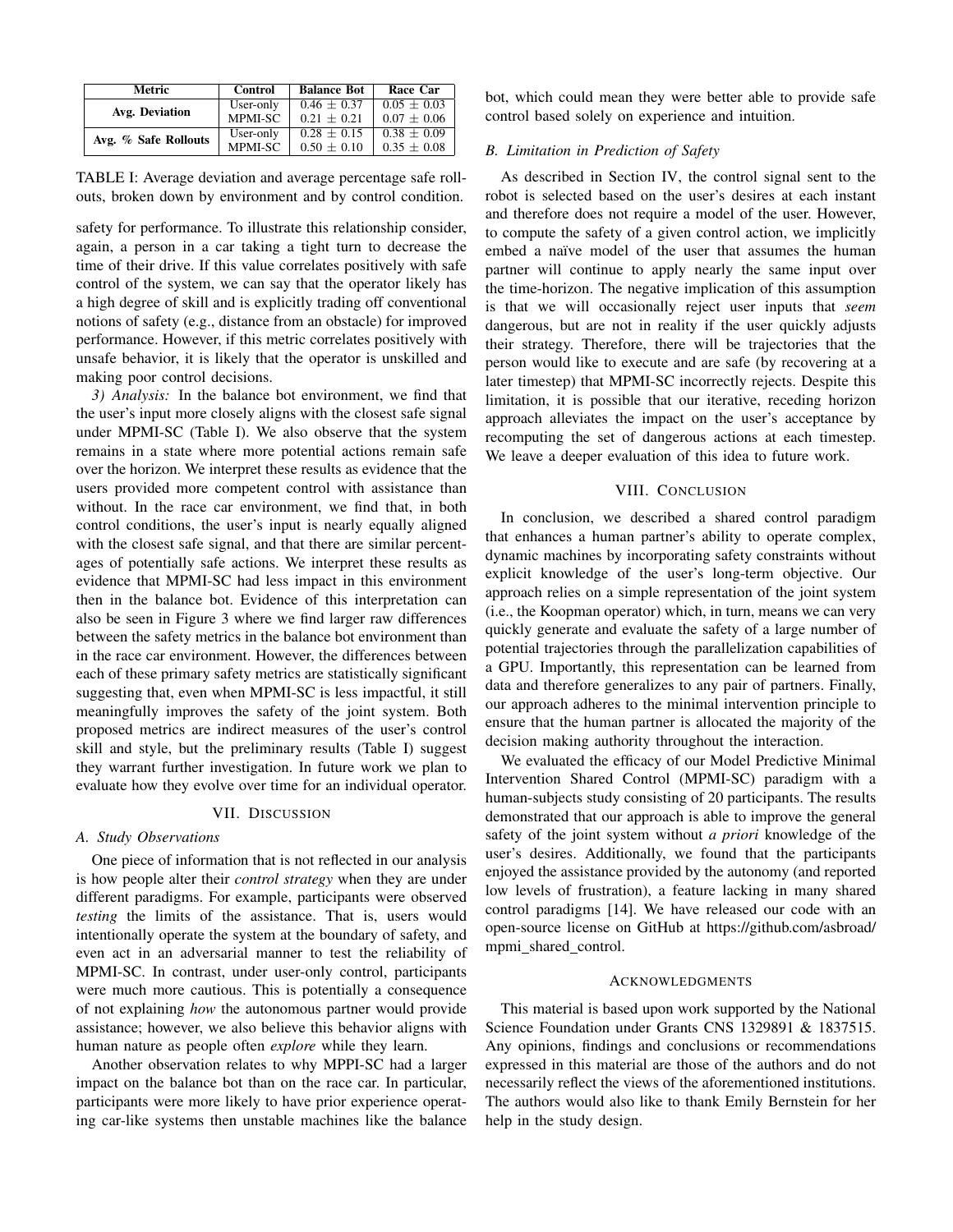#### **REFERENCES**

- [1] David A Abbink, Tom Carlson, Mark Mulder, Joost CF de Winter, Farzad Aminravan, Tricia L Gibo, and Erwin R Boer. A Topology of Shared Control Systems-Finding Common Ground in Diversity. IEEE Transactions on Human-Machine Systems, (99):1-17, 2018.
- [2] Ian Abraham, Gerardo De La Torre, and Todd D Murphey. Model-Based Control Using Koopman Operators. In Robotics: Science and Systems, 2017.
- [3] Sterling J Anderson, Sisir B Karumanchi, and Karl Iagnemma. Constraint-based Planning and Control for Safe, Shared Control of Ground Vehicles. In IEEE International Vehicles Symposium, 2012.
- [4] Sterling J Anderson, Sisir B Karumanchi, Karl Iagnemma, and James M Walker. The Intelligent CoPilot: A Constraint-based Approach to Shared-Adaptive Control of Ground Vehicles. Intelligent Transportation Systems Magazine, 5(2):45-54, 2013.
- [5] Sterling J Anderson, James M Walker, and Karl Iag-Experimental Performance Analysis of a nemma. Homotopy-based Shared Autonomy Framework. Transactions on Human-Machine Systems, 44(2):190-199, 2014.
- [6] Antoine Bautin, Luis Martinez-Gomez, and Thierry Fraichard. Inevitable Collision States: A Probabilistic Perspective. In International Conference on Robotics and Automation, pages 4022-4027. IEEE, 2010.
- [7] Alexander Broad, Todd Murphey, and Brenna Argall. Learning Models for Shared Control of Human-Machine Systems with Unknown Dynamics. In Robotics: Science and Systems, 2017.
- [8] Alexander Broad, Todd Murphey, and Brenna Argall. Operation and Imitation under Safety-Aware Shared Con-In International Workshop on the Algorithmic trol. Foundations of Robotics, 2018.
- [9] Greg Brockman, Vicki Cheung, Ludwig Pettersson, Jonas Schneider, John Schulman, Jie Tang, and Wojciech Zaremba. OpenAI Gym. arXiv, abs/1606.01540, 2016.
- [10] Tom Carlson and Yiannis Demiris. Collaborative Control for a Robotic Wheelchair: Evaluation of Performance, Attention, and Workload. Transactions on Systems, Man, and Cybernetics, 42(3):876-888.
- [11] Tom Carlson and Yiannis Demiris. Human-Wheelchair Collaboration through Prediction of Intention and Adaptive Assistance. In IEEE International Conference on Robotics and Automation, pages 3926–3931, 2008.
- [12] Yannis Chatzikonstantinou. Balance bot. https://github. com/yconst/balance-bot, 2018.
- [13] Anca D Dragan and Siddhartha S Srinivasa. A Policy-Blending Formalism for Shared Control. The International Journal of Robotics Research, 32(7):790–805, 2013.
- [14] Ahmetcan Erdogan and Brenna D Argall. Prediction of User Preference over Shared Control Paradigms for a Robotic Wheelchair. In IEEE International Conference

on Rehabilitation Robotics, July 2017.

- [15] Stephen M Erlien, Susumu Fujita, and Joseph Christian Gerdes. Shared Steering Control using Safe Envelopes for Obstacle Avoidance and Vehicle Stability. Transactions on Intelligent Transportation Systems, 17(2):441-451, 2016.
- [16] Alexander L Fradkov and Robin J Evans. Control of Chaos: Methods and Applications in Engineering. Annual Reviews in Control, 29(1):33-56, 2005.
- [17] Thierry Fraichard and Hajime Asama. Inevitable Collision StatesA Step Towards Safer Robots? Advanced Robotics, 18(10):1001-1024, 2004.
- [18] Shervin Javdani, Henny Admoni, Stefania Pellegrinelli, Siddhartha S Srinivasa, and J Andrew Bagnell. Shared Autonomy via Hindsight Optimization for Teleoperation and Teaming. The International Journal of Robotics Research, 37(7):717-742, 2018.
- [19] Mihailo R Jovanović, Peter J Schmid, and Joseph W Nichols. Sparsity-promoting Dynamic Mode Decomposition. Physics of Fluids, 26(2):024103, 2014.
- [20] Hyun K Kim, J Biggs, W Schloerb, M Carmena, Mikhail A Lebedev, Miguel AL Nicolelis, and Mandayam A Srinivasan. Continuous Shared Control for Stabilizing Reaching and Grasping with Brain-Machine Interfaces. IEEE Transactions on Biomedical Engineering, 53(6):1164-1173, 2006.
- [21] Bernard O Koopman. Hamiltonian Systems and Transformation in Hilbert space. Proceedings of the National Academy of Sciences, 17(5):315-318, 1931.
- [22] Shreyas Kousik, Sean Vaskov, Matthew Johnson-Roberson, and Ram Vasudevan. Safe Trajectory Synthesis for Autonomous Driving in Unforeseen Environments. In ASME Dynamic Systems and Control Conference, 2017.
- [23] Shreyas Kousik, Sean Vaskov, Fan Bu, Matthew Johnson-Roberson, and Ram Vasudevan. Bridging the Gap Between Safety and Real-Time Performance in Receding-Horizon Trajectory Design for Mobile Robots. arXiv:1809.06746, 2018.
- [24] Steven M LaValle and James J Kuffner Jr. Randomized Kinodynamic Planning. The International Journal of Robotics Research, 20(5):378-400, 2001.
- [25] K. Leung, E. Schmerling, M. Chen, J. Talbot, J. C. Gerdes, and M. Pavone. On Infusing Reachability-Based Safety Assurance within Probabilistic Planning Frameworks for Human-Robot Vehicle Interactions. In International Symposium on Experimental Robotics, 2018.
- $[26]$ Selma Musić and Sandra Hirche. Control Sharing in Human-Robot Team Interaction. Annual Reviews in Control, 2017.
- [27] Siddharth Reddy, Anca D Dragan, and Sergey Levine. Shared Autonomy via Deep Reinforcement Learning. In Robotics: Science and Systems, 2018.
- $\lceil 28 \rceil$ Wilko Schwarting, Javier Alonso-Mora, Liam Paull, Sertac Karaman, and Daniela Rus. Parallel autonomy in automated vehicles: Safe motion generation with mini-